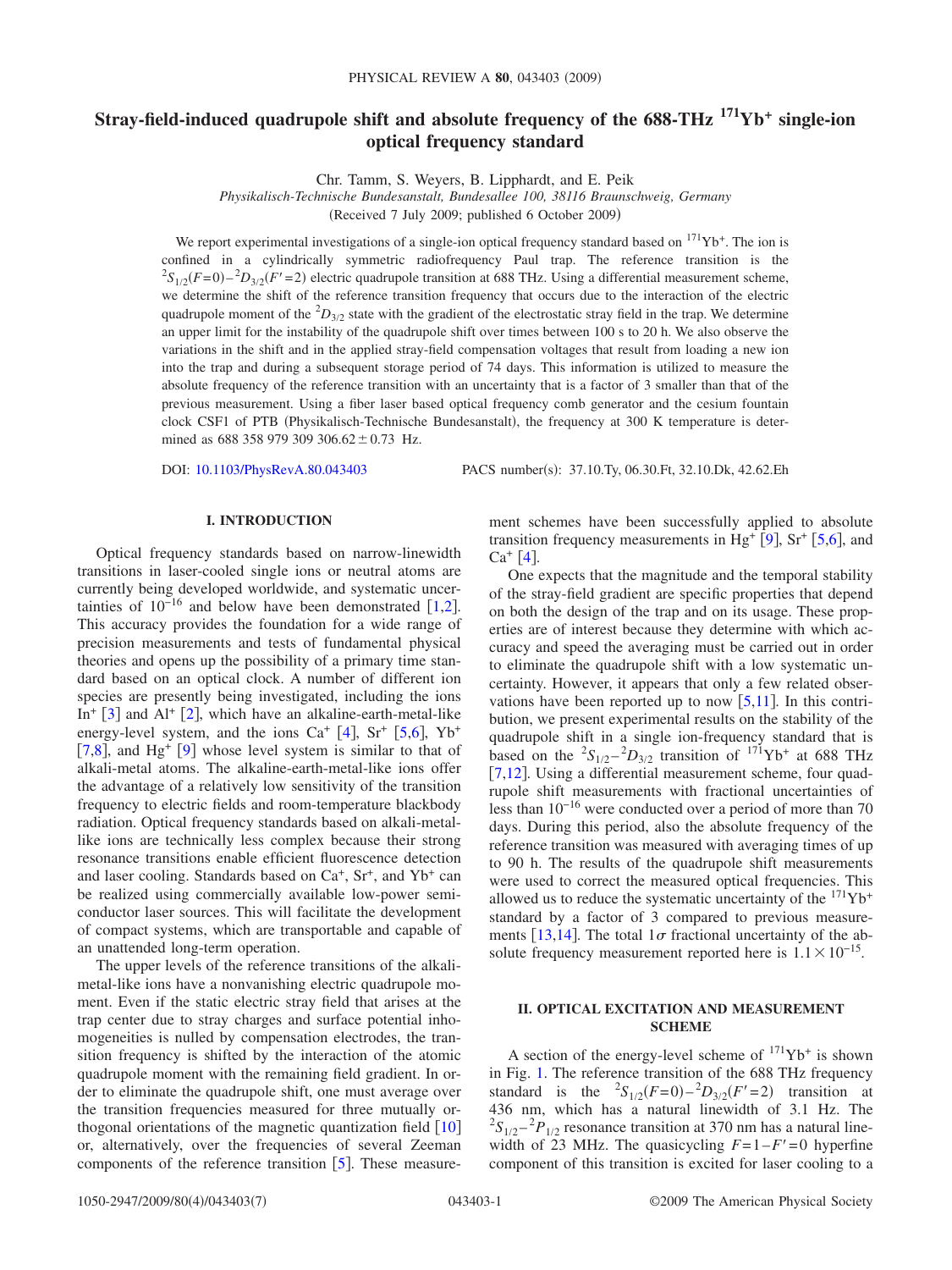<span id="page-1-0"></span>

FIG. 1. Experimentally relevant part of the energy-level scheme of  $171Yb$ <sup>+</sup> and employed optical-excitation scheme. Hyperfinesplitting frequencies are not drawn to scale. The dashed lines indicate major spontaneous decay paths.

Doppler limit temperature of 0.4 mK. This excitation also leads to a rapid branching spontaneous decay to the *F*= 1 sublevel of the metastable  ${}^{2}D_{3/2}$  state. For repumping, a transition at 935 nm to the  ${}^{3}D[3/2]_{1/2}$  state is driven. If the 935 nm excitation is tuned to the  $F=1-F'=0$  component of this transition and saturation broadening is avoided, the  ${}^{2}D_{3/2}(F'=2)$  level is essentially decoupled from the laser cooling excitation cycle. This implies that the electronshelving scheme can be used to detect individual transitions to this level by dark periods in the resonance fluorescence [[15](#page-6-14)]. The dwell times in the  ${}^{2}D_{3/2}(F'=2)$  level are much smaller than the natural lifetime of 53 ms if the 935 nm excitation is strongly saturated.

The lowest-lying excited state of  $Yb<sup>+</sup>$  is the extremely long-lived  ${}^{2}F_{7/2}$  level. The excitation scheme shown in Fig. [1](#page-1-0) provides no dipole-allowed spontaneous decay path to the  ${}^{2}F_{7/2}$  level. We observe that the level is populated at a very low rate  $(<1$  h<sup>-1</sup>) presumably as a result of level mixing induced by collisions and interactions with external fields. A transition at 638 nm is used to return the ion from the  ${}^{2}F_{7/2}$ level to the laser cooling cycle  $[16]$  $[16]$  $[16]$ .

In order to observe the resonance signal of the reference transition, a computer-controlled repetitive sequence of measurement cycles is run. Intervals of fluorescence detection, laser cooling, and state preparation are alternated with intervals where the cooling and the repumping lasers are blocked and a pulse of 436 nm probe light is applied. When the setup is operated as an optical frequency standard, the probe laser frequency is locked to the line center of the reference transition by a digital servo system. The error signal is generated by alternately stepping the excitation frequency up and down by equal amounts, so that the excitation occurs in the wings of the atomic resonance. After a few measurement cycles, the laser frequency is corrected in order to obtain equal excitation probabilities for both detunings. The employed secondorder integrating servo algorithm minimizes servo errors that might be caused by laser frequency drift and measurement cycles with irregular state preparation of the ion. This locking scheme yields a fractional frequency stability (Allan deviation) of  $\sigma_y(\tau) \approx 8 \times 10^{-15} (\tau/s)^{-1/2}$  for  $\tau \ge 30$  s if the  $171\text{Yb}^+$  reference transition is resolved with a Fourier-limited full half width of  $\delta v \approx 30$  Hz. Numerical simulations indicate that the stability is essentially limited by quantum projection noise  $[17]$  $[17]$  $[17]$ .

In order to determine frequency shifts of the reference transition that result from changes in operating conditions such as magnetic field orientation, we use a differential measurement scheme. The parameters of interest are periodically switched between two settings. The probe laser frequency corrections are determined independently for each setting through two alternately operating digital servos. The differences between the frequency corrections are recorded and averaged in order to obtain the frequency shift associated with the parameter variation. Similar dual or multiple optical frequency servo schemes have been adopted in a number of precision measurements on trapped ions  $[2,4,5,11,18,19]$  $[2,4,5,11,18,19]$  $[2,4,5,11,18,19]$  $[2,4,5,11,18,19]$  $[2,4,5,11,18,19]$  $[2,4,5,11,18,19]$  $[2,4,5,11,18,19]$  $[2,4,5,11,18,19]$ .

## **III. EXPERIMENTAL SETUP**

A schematic of the experimental setup is shown in Fig. [2.](#page-2-0) The cooling radiation at 370 nm has a power of a few microwatts and is produced by a frequency-doubled 740 nm extended-cavity diode laser (ECDL). The diode current is modulated at a frequency of 14.5 GHz in order to generate a weak sideband in the 370 nm light that is resonant with the  $F=0-F'=1$  component of the cooling transition, thereby compensating for optical pumping to the  ${}^{2}S_{1/2}(F=0)$  state [[15](#page-6-14)]. At the end of the cooling periods, the microwave modulation is switched off in order to prepare the ion in the  ${}^{2}S_{1/2}(F=0)$  state. The frequency of the cooling laser is stabilized to the low-frequency wing of the  ${}^{2}S_{1/2}(F=1) - {}^{2}P_{1/2}(F'=0)$  transition by a digital servo that keeps the fluorescence photon count rate during bright periods at a preset level. Transitions to the  ${}^{2}F_{7/2}$  level and collisions with background gas atoms occasionally give rise to extended periods with a low or a vanishing fluorescence emission. If this condition persists for more than a few seconds, the cooling laser frequency is automatically scanned from a large red detuning toward line center in order to facilitate recooling of the ion.

Diode lasers are also used to generate the 935 and 638 nm repumping lights. During the initial  $\approx$  5 ms of a cooling pe-riod, an acousto-optic modulator (AOM 1 in Fig. [2](#page-2-0)) reduces the power of the 935 nm light to approximately 20  $\mu$ W. This allows us to determine whether the ion has been excited to the  ${}^{2}D_{3/2}(F'=2)$  level by the preceding probe laser pulse (see above). For the rest of the cooling period, the 935 nm repumping power is in the range of 0.5 mW, so that both hyperfine sublevels of the  ${}^{2}D_{3/2}$  level are efficiently depleted. The number of fluorescence photons that is registered while the 935 nm power is low is used in order to derive an error signal for the frequency stabilization of the 935 nm laser. The frequency of the 638 nm laser which depletes the  ${}^{2}F_{7/2}$ level is swept at a frequency of  $\approx 0.5$  Hz over the range of the hyperfine components of the 638 nm transition. The av-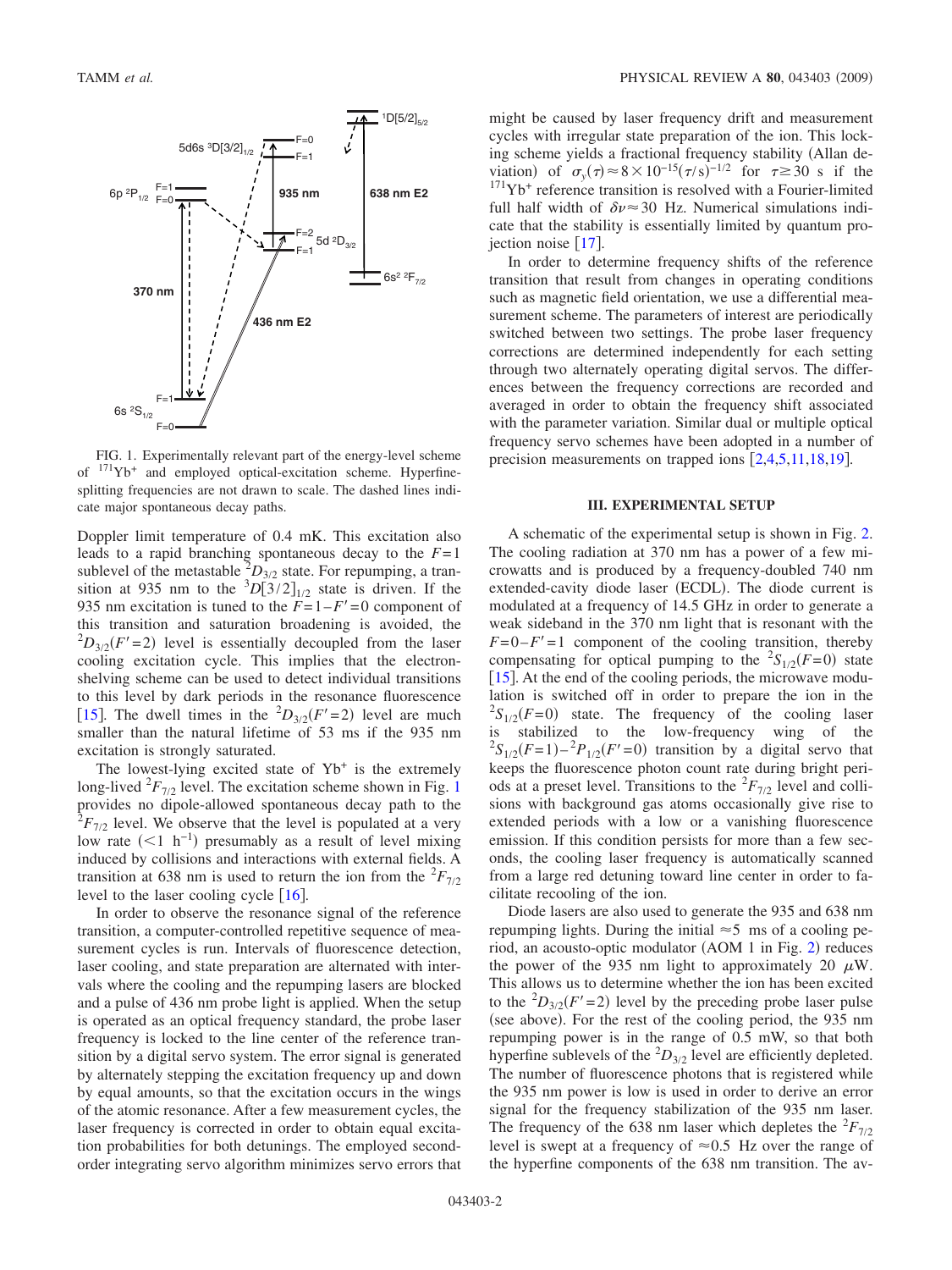<span id="page-2-0"></span>

FIG. 2. Scheme of the experimental setup. ECDL: extended-cavity diode laser; AOM: acousto-optic modulator; SHG: second-harmonic generation; PM fiber: polarization-maintaining optical fiber; PMT: photomultiplier tube.

erage laser frequency is monitored by a wave meter for frequency stabilization. For a laser power in the range of 0.5 mW, dwell times in the  ${}^{2}F_{7/2}$  level are typically shorter than 10 s.

Mechanical shutters are used for the cooling and the repumping lights in order to prevent ac Stark shifts of the reference transition during interaction with the probe laser light. The shutters consist of blackened sheet-metal strips attached to the axes of galvanometer motors. The shutters are inserted near intermediate focuses and are combined with diaphragms that suppress scattering light. For the 935 nm light, AOM 1 serves as an additional shutter. The cooling and the repumping beams are, respectively, focused to diameters of  $\approx$  50  $\mu$ m and  $\approx$  100  $\mu$ m in the trap.

The 436 nm probe light is produced by frequency doubling the output of an injection-locked laser diode. The injected light is the output of a 871 nm ECDL whose frequency is stabilized by an environmentally isolated high-finesse cav-ity made from ultralow expansion (ULE) glass (see Fig. [2](#page-2-0)). The linewidth of the free-running ECDL is in the range of 20 kHz. The Pound-Drever-Hall frequency locking scheme is realized by modulating the injection current of the ECDL at a frequency of  $\approx$  2 MHz and by a phase-sensitive detection of the light reflected by the ULE cavity. In a vacuum of  $\approx$ 3×10<sup>-5</sup> Pa the cavity is placed in a massive temperaturestabilized copper heat shield. The vacuum system and the coupling optics are mounted on a passive vibration isolation platform with vertical and horizontal resonance frequencies in the range of 0.5 Hz. The comparison with another similarly constructed laser system showed a combined fractional frequency instability (Allan deviation) of  $\sigma_y(\tau) \approx 2 \times 10^{-15}$ for  $0.1 s \le \tau \le 100 s$  [[20](#page-6-19)]. The frequency drift rate of the cavity-stabilized probe laser varies in the range of −0.1 to 0.2 Hz/s over several hours.

As indicated in Fig. [2,](#page-2-0) the frequency of the 436 nm probe light is tuned by two acousto-optic modulators. AOM 3 alternately increases the second harmonic  $2\nu$ <sub>L</sub> of the probe laser frequency by  $\Delta_3 + \Delta_A$  or  $\Delta_3 - \Delta_A$  with  $2\Delta_A \approx \delta \nu$ . If no differential measurement is performed, the frequency  $\Delta_3$  remains fixed and AOM 2 steers  $2\nu_L + \Delta_3$  to the line center of the reference transition. Alternatively, in differential measurements where two probe laser frequency servos operate alternately (see above), one of the servos controls AOM 2 as just described. During the times when the other servo is active,  $\Delta_3$  is corrected according to the difference between the servo outputs. Fundamental-frequency light at  $\nu_L$  is forwarded to a fiber-laser based femtosecond frequency comb generator, which measures the optical frequency relative to a radiofrequency (rf) reference  $[21]$  $[21]$  $[21]$ . In the absolute frequency measurement described below, the rf reference is a 9.6 GHz standard frequency signal supplied by the cesium fountain clock CSF1 of PTB (Physikalisch-Technische Bundesanstalt)  $\left[22,23\right]$  $\left[22,23\right]$  $\left[22,23\right]$  $\left[22,23\right]$ .

The employed ion trap is a cylindrically symmetric rf quadrupole trap with conical electrodes made from molybdenum  $[15]$  $[15]$  $[15]$ . The diameter of the ring electrode is 1.4 mm. Using a trap drive frequency of 15 MHz, under standard operating conditions the axial potential depth is  $\approx$  17 eV and the axial and the radial secular oscillation frequencies are in the range of 1.4 and 0.7 MHz, respectively. In order to compensate the electric stray field at trap center in the axial direction, an adjustable dc voltage is applied between the trap end caps. Radial compensation voltages are applied to the Yb oven and to the electron-emitting filament that are used for ion loading. The stray field is compensated in three dimensions by minimizing the stray-field-induced displacement of the ion from the trap center when the potential depth is temporarily strongly reduced. After compensation, the residual offset from trap center is smaller than 100 nm, so that the kinetic energy of the micromotion is below  $k \times 5$  mK, where *k* is the Boltzmann constant  $[7,24]$  $[7,24]$  $[7,24]$  $[7,24]$ .

The vacuum chamber of the trap is evacuated by an ion pump that provides a base pressure in the range of 10−7 Pa. At variance with earlier observations  $[25]$  $[25]$  $[25]$ , we now find that at this pressure a trapped  $Yb<sup>+</sup>$  ion is usually lost during long periods  $(\geq 5 \text{ h})$  without laser cooling. The much longer storage time realized in the experiments described here was achieved by raising the background gas pressure in the trap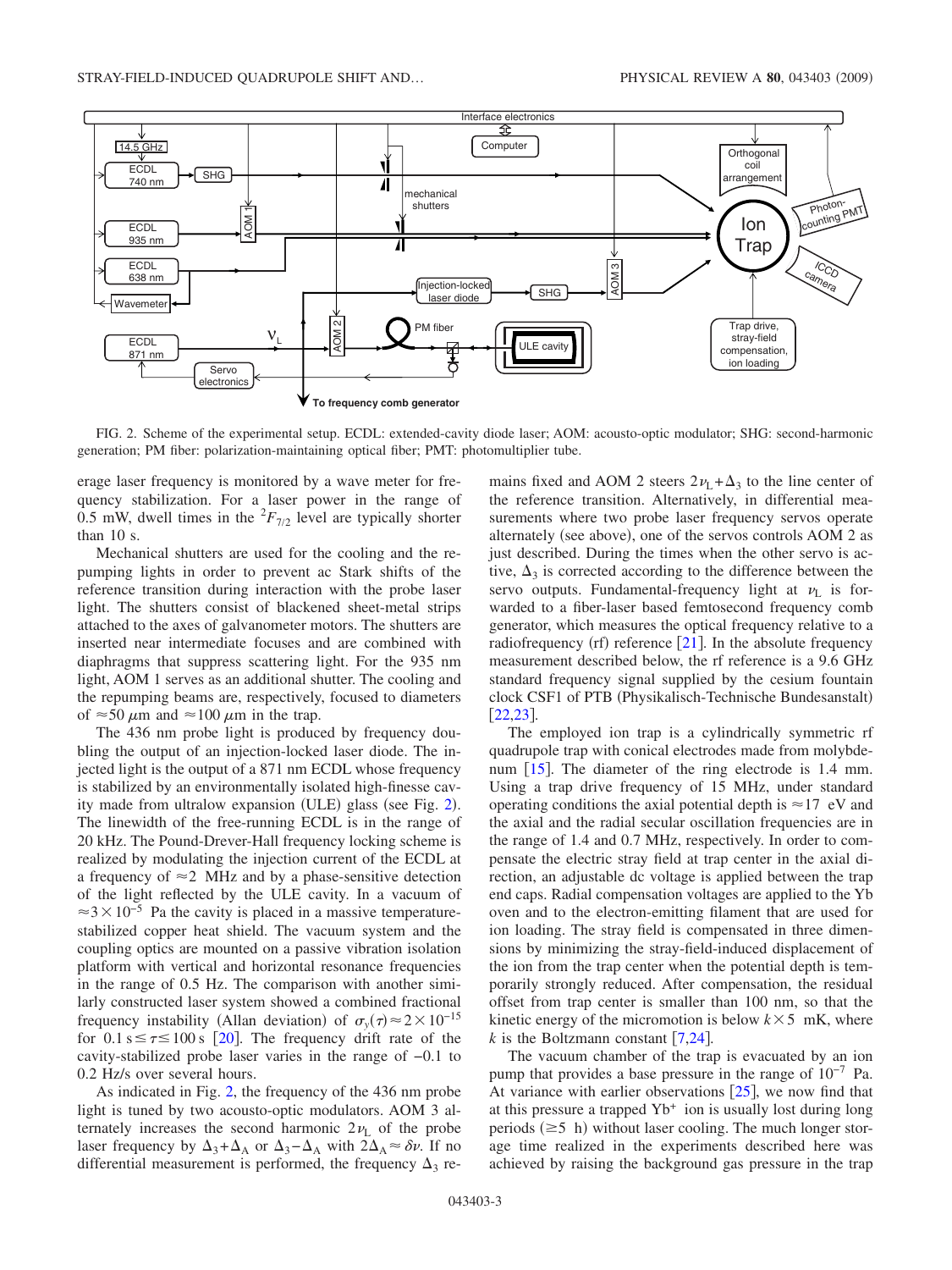when no laser cooling is applied. This was done by operating the ion pump discontinuously with a low duty cycle of 300 s operation and 6000 s off period. The estimated background gas pressure at the end of the off periods is in the range of  $10^{-5} - 10^{-3}$  Pa. We attribute the extension of the storage time to the establishment of an equilibrium state where the heating of the ion by spurious electric field noise is balanced by the thermalization through collisions with background gas molecules. The formation of YbH<sup>+</sup> during this process is likely but it has been shown that YbH<sup>+</sup> is photodissociated if irradiated by 370 nm cooling laser light  $[26,27]$  $[26,27]$  $[26,27]$  $[26,27]$ .

The magnetic field in the trap region is determined by an arrangement of coils that compensate the ambient static magnetic field and produce a quantization field of  $\approx 4.5 \mu T$ . The resulting second-order Zeeman shift of the reference transition frequency is in the range of 1 Hz. The amplitude of ambient low-frequency alternating magnetic fields is below 50 nT. The field generated by one pair of coils is increased to  $\approx$ 1 mT during the laser cooling periods in order to reduce optical pumping between the magnetic sublevels of the  ${}^{2}S_{1/2}(F=1)$  state. The orientation of the quantization field can be switched between three mutually orthogonal directions during measurements. The orthogonality of the field orientations was tested by measuring the splitting frequencies in the Zeeman pattern of the  ${}^{2}S_{1/2}(F=0) - {}^{2}D_{3/2}(F'=2)$  reference transition for various combinations of coil currents. Deviations in the range of  $1^\circ - 2^\circ$  were found. The compensation of the ambient field was tested before and after each measurement run and the maximum error was kept below 100 nT. The compensation error results in an additional contribution of 2° to the orientation uncertainty of the magnetic field.

### **IV. QUADRUPOLE SHIFT MEASUREMENTS**

In good agreement with atomic-structure calculations [[28](#page-6-27)[,29](#page-6-28)], the electric quadrupole moment of the  ${}^{2}D_{3/2}$  level of  $Yb^{+}$  was determined as  $\theta = 9.32(48) \times 10^{-40}$  C m<sup>2</sup> [[7](#page-6-6)]. The interaction between the quadrupole moment and an electric field gradient gives rise to a first-order quadrupole shift  $\Delta \nu = h^{-1} A \theta g(\alpha, \beta)$ , where *h* is Planck's constant, *A* denotes the magnitude of the electric field gradient, and  $g(\alpha, \beta)$  is a geometrical factor determined by the symmetry of the gradient and its orientation relative to the quantization axis. The first-order quadrupole shifts that arise for three mutually orthogonal quantization axes add up to zero  $\lceil 10 \rceil$  $\lceil 10 \rceil$  $\lceil 10 \rceil$ . The same applies to the tensorial component of the quadratic Stark shift. For a rotationally symmetric gradient,  $g(\alpha, \beta) = g(\beta) = 3 \cos^2 \beta - 1$ , where  $\beta$  denotes the angle between the symmetry axis and the quantization axis. Since in our case  $\Delta \nu$  is much smaller than the Larmor frequency, the quantization axis is given by the orientation of the applied magnetic field and higher-order corrections to  $\Delta v$  are negligible.

The field gradient produced by applying a dc voltage *U* to the ring electrode of the trap has the magnitude  $A = U/d_0^2$ , where  $d_0 = 1.06$  mm is determined by the size and the electrode design of the employed trap. Using a differential measurement scheme as described above, the angles

<span id="page-3-0"></span>

FIG. 3. Allan deviation  $\sigma_y(\tau)$  as a function of averaging time  $\tau$ of (a) a differential measurement of the transition frequency difference  $\Delta v_{23}$  that arises if the quantization field is varied between two orthogonal orientations (see text) and (b) of an absolute frequency measurement of 90 h duration. The frequency fluctuations are normalized to the frequency of the Yb<sup>+</sup> standard (688 THz).

 $\beta_i$  (*i*=1,2,3) between the trap axis and the preset magnetic field orientations were determined by measuring the quadrupole shifts that result if *U* is increased from 0 to 10 V. This differential measurement offers the advantage that it is not sensitive to the stray-field-induced quadrupole shift and to the Stark shift because these perturbations are not expected to vary significantly if *U* is varied in the range indicated. For the magnetic field orientations  $i=1$ , 2, and 3, the respective measured quadrupole shifts are  $-6.6(6)$ ,  $-0.8(6)$ , and 7.3(6) Hz. Here, the numbers in parentheses denote  $1\sigma$  statistical uncertainties. As expected for orthogonal magnetic field orientations, the sum of the shifts does not significantly deviate from zero. The inferred angles between the magnetic field orientations and the trap axis are  $\beta_1 = 66.6(1.3)^\circ$ ,  $\beta_2 = 56.0(1.0)^\circ$ , and  $\beta_3 = 43.4(9)^\circ$ .

If no field gradient is applied externally  $(U=0)$  and the transition frequency is measured for three orthogonal orientations of the quantization field, the shift of the transition frequency caused by the stray-field gradient quadrupole shift) and the tensorial Stark shift can be inferred from the observed frequency differences. Specifically, denoting the shifted transition frequency with  $\nu_i = \nu + \delta_i$  (*i*=1,2,3), where  $\nu$  is the unshifted frequency and  $\delta_i$  is the orientationdependent shift, we determine the frequency differences  $\Delta \nu_{13} = \nu_1 - \nu_3$  and  $\Delta \nu_{23} = \nu_2 - \nu_3$  that arise if the magnetic field orientation is varied between  $i=1$  and  $i=3$  and between  $i=2$  and  $i=3$ , respectively. Since the magnetic field orientations are very close to orthogonal, we assume that  $\delta_1 + \delta_2 + \delta_3 = 0$ , so that the orientation-dependent shifts are given by  $\delta_3 = -(\Delta \nu_{13} + \Delta \nu_{23})/3$ ,  $\delta_2 = (2\Delta \nu_{23} - \Delta \nu_{13})/3$ , and  $\delta_1 = (2\Delta \nu_{13} - \Delta \nu_{23})/3.$ 

We measured the frequency differences  $\Delta \nu_{13}$  and  $\Delta \nu_{23}$ immediately before loading the trap with a new ion and three more times during the subsequent storage period of 74 days. In these measurements, the reference transition was resolved with a Fourier-limited linewidth  $\delta v \approx 30$  Hz in a measurement cycle time of 73 ms; the magnetic field orientation was alternated every 4 cycles. The averaging times were typically in the range of 15 h. Figure  $3(a)$  $3(a)$  shows a typical Allan de-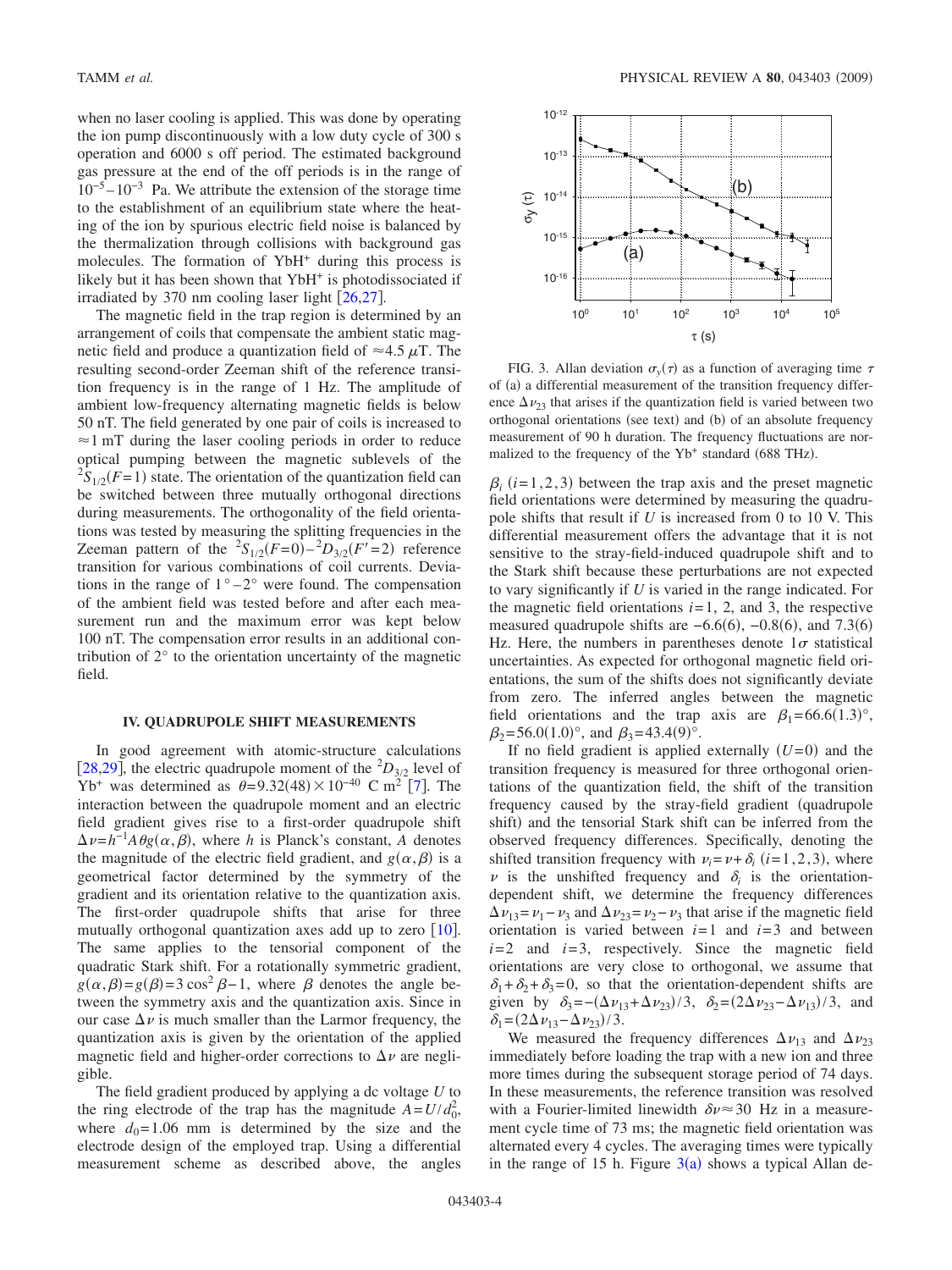<span id="page-4-0"></span>

FIG. 4. Temporal variation of (a) the observed frequency differences  $\Delta \nu_{13}$  (dots) and  $\Delta \nu_{23}$  (triangles) and of (b) the stray-field compensation voltages applied between the trap end caps  $(U_C)$  and to the Yb oven  $(U_B)$  and the electron source  $(U_A)$ . The vertical dotted line denotes the time when a new ion was loaded. The data points to the left of the dotted vertical line correspond to measurements done immediately before ion loading. The hatched areas in (a) denote the periods when absolute frequency measurements were carried out. For further details, see text.

viation of recorded frequency difference data. The averaging time of  $\tau \approx 30$  s when  $\sigma_y(\tau)$  is maximal is determined by the approximately equal time constants of the alternately operating servo systems. For  $\tau > 100$  s, the Allan deviation indicates a white-noise characteristic without significant drift. The observed instability of  $\sigma_y(\tau) \approx 1.1 \times 10^{-14} (\tau/s)^{-1/2}$  appears to be determined by quantum projection noise. The results of the frequency difference measurements are summarized in Fig.  $4(a)$  $4(a)$ . The displayed data include a secondorder Zeeman shift correction of 0.14 Hz in order to compensate for the slightly larger magnetic field applied in the  $i=3$  orientation. The measurement uncertainty is dominated by the uncertainty associated with the compensation of the ambient magnetic field (see above). Assuming uncorrelated variations of the three spatial components of the magnetic field, the uncertainty of  $\Delta \nu_{13}$  and  $\Delta \nu_{23}$  due to variations in the second-order Zeeman shift is 0.07 Hz. The statistical measurement uncertainty is typically smaller than 0.04 Hz.

The data shown in Fig.  $4(a)$  $4(a)$  demonstrate large relative variations in  $\Delta \nu_{13}$  and  $\Delta \nu_{23}$  during the observation period. We attribute these variations to changes in the strength and orientation of the electric stray-field gradient. Previous comparisons between two  $171\text{Yb}^+$  standards which were carried out under similar experimental conditions with traps of the same design indicated no Stark shifts of comparable magnitude that might contribute to  $\Delta \nu_{13}$  and  $\Delta \nu_{23}$  [[7](#page-6-6)[,24](#page-6-23)]. The largest magnetic-field-orientation-dependent frequency shift that is inferred from the present measurements [leftmost data points in Fig. [4](#page-4-0)(a)] is  $\delta_3 = 0.46(4)$  Hz.

It is well known that the static electric stray field in ion traps can be altered strongly if neutral atoms are evaporated and ionized by electron impact. Much smaller changes are observed if ions are loaded by photoionization  $[30]$  $[30]$  $[30]$ . Figure  $4(b)$  $4(b)$  shows the temporal variation of the compensation voltages during the measurements. We expect that in our trap setup the radial stray-field compensation voltages contribute significantly to the field gradient at the trap center, so that the temporal variations of compensation voltages and stray-field gradient should be partly correlated. The data shown in Fig.  $4(b)$  $4(b)$  indicate that the compensation voltages vary rapidly during the days after ion loading. In the longer term, the compensation voltages as well as  $\Delta \nu_{13}$  and  $\Delta \nu_{23}$  tend toward their initial values. The compensation voltages, in particular  $U_{\rm C}$  which is applied between the trap end caps, show relatively small variations during the periods when no measurements were done and no laser light passed through the trap. This seems to indicate that the illumination of the trap electrodes or of nearby components by laser stray light contributed to the observed long-term variation in the electric stray field.

### **V. MEASUREMENT OF THE ABSOLUTE TRANSITION FREQUENCY**

In previous measurements of the frequency of the  $^{171}Yb^{+2}S_{1/2}(F=0) - ^2D_{3/2}(F'=2)$  transition, the systematic uncertainty was dominated by a 1 Hz contribution from the stray-field-induced quadrupole shift  $\lceil 13,14 \rceil$  $\lceil 13,14 \rceil$  $\lceil 13,14 \rceil$  $\lceil 13,14 \rceil$ . This uncertainty estimate was based on comparisons between two ion traps [ $7,24$  $7,24$ ]. The absolute frequency was measured again in the course of the investigations described above. The corresponding measurement periods are indicated in Fig.  $4(a)$  $4(a)$ . The measurement of  $\Delta \nu_{13}$  and  $\Delta \nu_{23}$  allows one to significantly reduce the systematic uncertainty of the  $171Yb<sup>+</sup>$  standard even though only one of the absolute frequency measurement runs was carried out simultaneously with a measurement of  $\Delta \nu_{13}$  and  $\Delta \nu_{23}$ .

During the time of the measurements, the cesium fountain reference CSF1 was operated under conditions where its estimated systematic fractional frequency uncertainty is  $0.9 \times 10^{-15}$ . The statistical uncertainty of the optical frequency measurement is essentially determined by the instability of the fountain. As indicated in Fig.  $3(b)$  $3(b)$ , the instability averages down as  $\sigma_y(\tau) \approx 1 \times 10^{-13} (\tau/s)^{-1/2}$ . Averaging times in the range of 25 to 90 h were used in order to obtain low statistical uncertainties. The results of the absolute frequency measurements are summarized in Table [I.](#page-5-0) The listed results are corrected for known perturbations (see below) apart from the quadratic Stark shift of the  $Yb<sup>+</sup>$  transition frequency due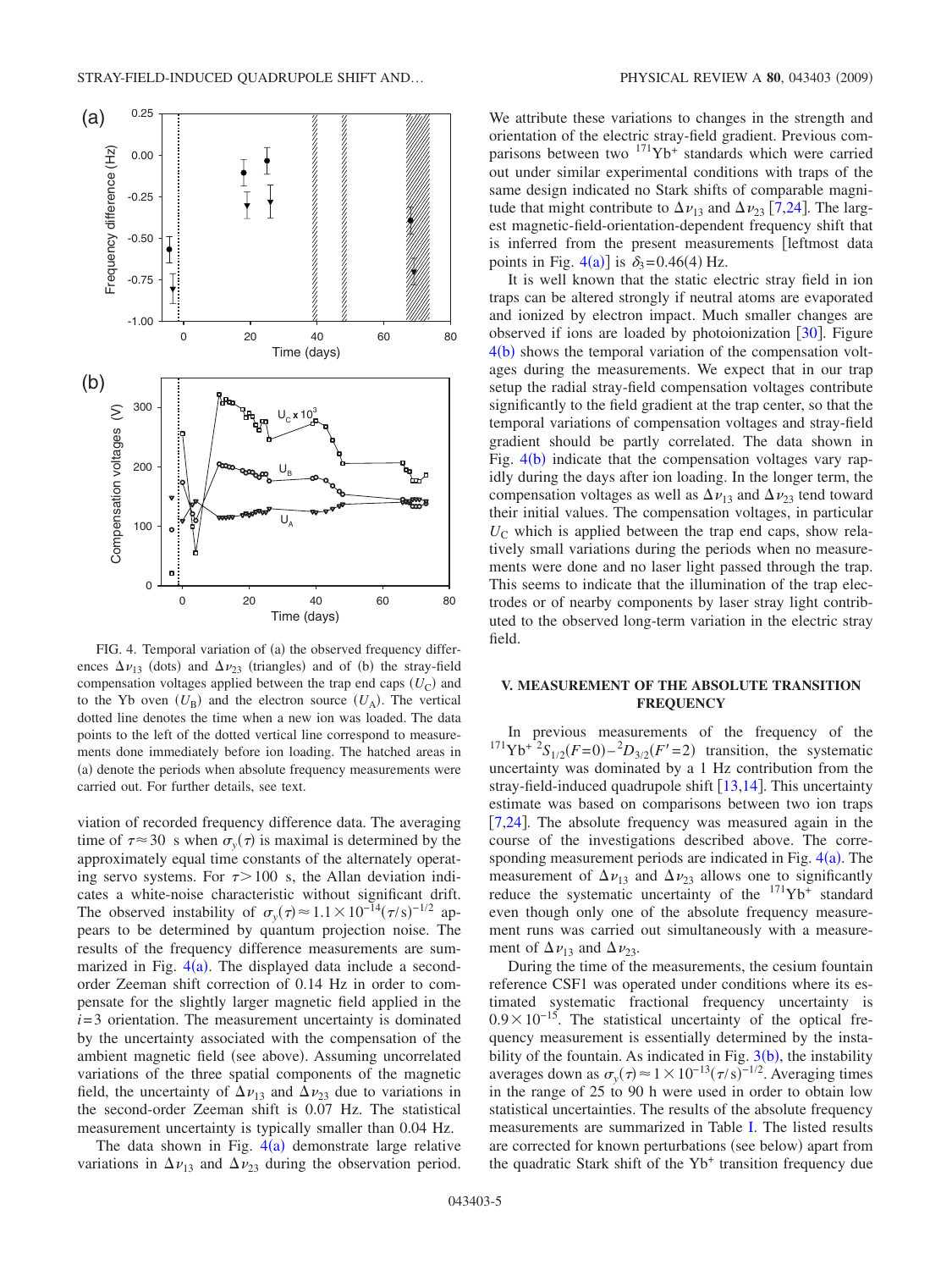<span id="page-5-0"></span>TABLE I. Results<sup>a</sup> and uncertainty contributions of the absolute frequency measurements conducted in 2008. All uncertainty data are scaled to the frequency of the  $^{171}Yb^+$  standard (688 THz). The results are not corrected with respect to the blackbody shift (see text). The measured frequencies are  $\nu$ = 688 358 979 309 000 Hz+*C* Hz.

| Starting date<br>of measurement | Result $C$<br>(H <sub>Z</sub> ) | Statistical uncertainty<br>(Hz) | Systematic uncertainty,<br>$CSF1$ (Hz) | Systematic uncertainty,<br>$171Yb+$ (Hz) |
|---------------------------------|---------------------------------|---------------------------------|----------------------------------------|------------------------------------------|
| $2008 - 8 - 6$                  | 306.59                          | 0.50                            | 0.62                                   | 0.31                                     |
| 2008-8-13                       | 306.76                          | 0.45                            | 0.62                                   | 0.31                                     |
| 2008-9-3                        | 306.53                          | 0.30                            | 0.62                                   | 0.31                                     |

<sup>a</sup>Weighted mean and total uncertainty:  $v[^{171}Yb^+, ^2S_{1/2}(F=0) - ^2D_{3/2}(F'=2)]=688358979309306.62(73) Hz$ 

to the ambient blackbody radiation. The trap was operated at room temperature  $(T=300 \text{ K})$ . For this case, a blackbody shift of  $-0.35(7)$  Hz is calculated on the basis of measurements of the static atomic polarizability  $\lceil 31 \rceil$  $\lceil 31 \rceil$  $\lceil 31 \rceil$ .

The individual measurement results contribute to the weighted mean noted in Table [I](#page-5-0) with weights proportional to  $[u_{A}^{2}(i) + u_{B}^{2}(Cs) + u_{B}^{2}(Yb^{+})]^{-1}$ . Here,  $u_{A}(i)$   $(i=1,2,3)$  denotes the statistical uncertainties of the results and  $u_B(Cs)$  and  $u_{\rm B}$ (Yb<sup>+</sup>), respectively, denote the systematic uncertainties of CSF1 and of the  $171\text{Yb}^+$  standard as given in Table [I.](#page-5-0) The total uncertainty is calculated as  $[u_A^2 + u_B^2(Cs) + u_B^2(Yb^+)]^{1/2}$ with  $u_A = \{\sum_i [u_A(i)]^{-2}\}^{-1/2}$ . The inferred uncertainty of the  $^{171}Yb$ <sup>+</sup> standard of 0.31 Hz corresponds to a fractional uncertainty of  $5\times10^{-16}$  and is a factor of 3 smaller than that of the measurements conducted in  $2005-2006$   $[13,14]$  $[13,14]$  $[13,14]$  $[13,14]$ . The difference between the present and the previous absolute frequency results is 1.1 Hz, which is within the estimated total systematic uncertainty of the previous measurement.

The leading contributions to the systematic uncertainty of the  $171Yb<sup>+</sup>$  standard are listed in Table [II.](#page-5-1) For two of the three absolute frequency measurement runs, the quadrupole and tensorial Stark shift correction was determined by linear interpolation between the results of the preceding and the subsequent measurements of  $\Delta \nu_{13}$  and  $\Delta \nu_{23}$ . In order to take into account the lack of information on the actual temporal variation of  $\Delta \nu_{13}$  and  $\Delta \nu_{23}$ , we assume an uncertainty of the calculated corrections of 0.2 Hz, which is comparable to their maximum variation during the measurement period. Scalar ac Stark shifts potentially caused by laser stray light and environmental blackbody radiation sources are taken into account with an uncertainty contribution of 0.2 Hz. This estimate is based on the results of comparisons between two  $171Yb$  $171Yb$  $171Yb$ <sup>+</sup> standards [7[,24](#page-6-23)]. The servo error contribution of 0.1 Hz takes into account deviations of the average probe laser frequency from the atomic line center frequency that can be caused by laser frequency drift and asymmetric spurious components of the probe light spectrum. Other frequency shifting effects such as the Doppler and the Stark shifts caused by the residual ion motion and second-order Zeeman shifts due to alternating magnetic fields are not listed in Table [I](#page-5-0) because the estimated frequency shifts and uncertainty contributions are smaller than 0.01 Hz.

#### **VI. SUMMARY**

We have carried out an investigation of frequency shifts in  $a<sup>171</sup>Yb<sup>+</sup> single-ion optical frequency standard that occur due$ to the interaction of the atomic electric quadrupole moment with the gradient of the electrostatic stray field in the trap. The observed maximum fractional quadrupole shift is  $0.67(6) \times 10^{-15}$ . We find that the short-term instability of the shift is below the quantum projection noise limit for averaging times of up to 20 h, but significant variations in the 10−16 range occur during the observation period of 74 days. The relative variations in the quadrupole shift are somewhat larger than the relative variations in the voltages that are applied to compensate the electric stray field at trap center. Our observations confirm that the quadrupole shift in fact can be eliminated with a high accuracy through measurement schemes that rely on averaging over the shifts that appear in orthogonal magnetic field orientations or in different Zeeman components of the reference transition  $[5,10]$  $[5,10]$  $[5,10]$  $[5,10]$ . However, the observed long-term variation of the shift suggests that averaging over intervals of more than a few hours could entail significant systematic errors.

<span id="page-5-1"></span>TABLE II. Applied frequency corrections and leading contributions  $(\geq 0.01 \text{ Hz})$  to the systematic uncertainty of the  $688$ -THz  $\frac{171}{Yb}$ <sup>+</sup> single-ion optical frequency standard.

| Physical Effect                                      | Correction<br>(Hz) | Uncertainty<br>(Hz) |
|------------------------------------------------------|--------------------|---------------------|
| Second-order Zeeman shift                            | $-1.13$            | 0.05                |
| Quadrupole shift and tensorial quadratic Stark shift | $-0.36$ to $-0.19$ | 0.2                 |
| Scalar ac Stark shift                                | $\left( \right)$   | 0.2                 |
| Servo error                                          | $\left( \right)$   | 0.1                 |
| Total                                                | $-1.43$ to $-1.26$ | 0.31                |